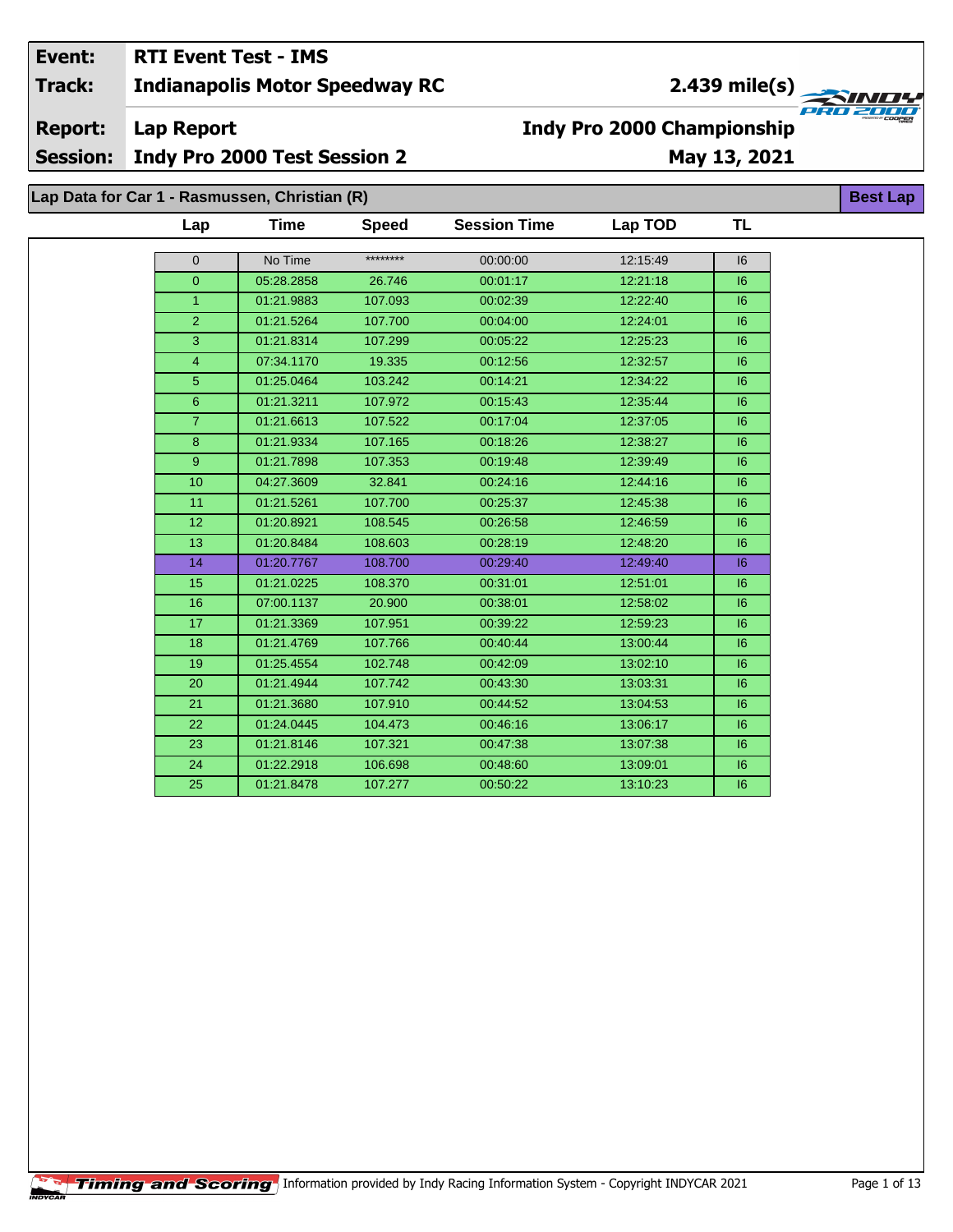## Event: **RTI Event Test - IMS** 2.439 mile(s)  $\overline{a}$ **Indianapolis Motor Speedway RC Track: Report: Lap Report**

# **Indy Pro 2000 Championship**

**Session: Indy Pro 2000 Test Session 2** 

# May 13, 2021

Lap Data for Car 18 - McElrea, Hunter

|  | Lap            | Time       | <b>Speed</b> | <b>Session Time</b> | Lap TOD  | TL |
|--|----------------|------------|--------------|---------------------|----------|----|
|  | $\Omega$       | No Time    | ********     | 00:00:00            | 12:15:44 | 6  |
|  | $\overline{0}$ | 05:29.4151 | 26.655       | 00:01:12            | 12:21:13 | 16 |
|  | $\mathbf{1}$   | 01:22.5165 | 106.408      | 00:02:35            | 12:22:36 | 6  |
|  | $\overline{2}$ | 01:21.7346 | 107.426      | 00:03:57            | 12:23:57 | 16 |
|  | 3              | 01:21.6735 | 107.506      | 00:05:18            | 12:25:19 | 6  |
|  | 4              | 01:26.5831 | 101.410      | 00:06:45            | 12:26:46 | 6  |
|  | 5              | 01:21.7176 | 107.448      | 00:08:07            | 12:28:07 | 6  |
|  | 6              | 01:21.5097 | 107.722      | 00:09:28            | 12:29:29 | 6  |
|  | $\overline{7}$ | 04:24.4023 | 33.208       | 00:13:53            | 12:33:53 | 16 |
|  | 8              | 01:21.2814 | 108.025      | 00:15:14            | 12:35:15 | 6  |
|  | 9              | 01:21.2704 | 108.039      | 00:16:35            | 12:36:36 | 6  |
|  | 10             | 01:21.9808 | 107.103      | 00:17:57            | 12:37:58 | 6  |
|  | 11             | 03:50.6806 | 38.063       | 00:21:48            | 12:41:49 | 6  |
|  | 12             | 01:21.2750 | 108.033      | 00:23:09            | 12:43:10 | 6  |
|  | 13             | 01:21.2208 | 108.105      | 00:24:30            | 12:44:31 | 6  |
|  | 14             | 01:21.4140 | 107.849      | 00:25:52            | 12:45:52 | 16 |
|  | 15             | 07:15.3398 | 20.169       | 00:33:07            | 12:53:08 | 6  |
|  | 16             | 01:21.6314 | 107.562      | 00:34:29            | 12:54:29 | 6  |
|  | 17             | 01:26.1689 | 101.898      | 00:35:55            | 12:55:56 | 6  |
|  | 18             | 01:21.9453 | 107.150      | 00:37:17            | 12:57:18 | 6  |
|  | 19             | 01:21.6763 | 107.502      | 00:38:38            | 12:58:39 | 16 |
|  | 20             | 03:15.8421 | 44.834       | 00:41:54            | 13:01:55 | 6  |
|  | 21             | 01:21.4382 | 107.817      | 00:43:16            | 13:03:16 | 6  |
|  | 22             | 01:21.5444 | 107.676      | 00:44:37            | 13:04:38 | 6  |
|  | 23             | 01:21.8552 | 107.267      | 00:45:59            | 13:05:60 | 6  |
|  | 24             | 01:22.0076 | 107.068      | 00:47:21            | 13:07:22 | 16 |
|  | 25             | 01:22.0863 | 106.965      | 00:48:43            | 13:08:44 | 16 |
|  |                |            |              |                     |          |    |

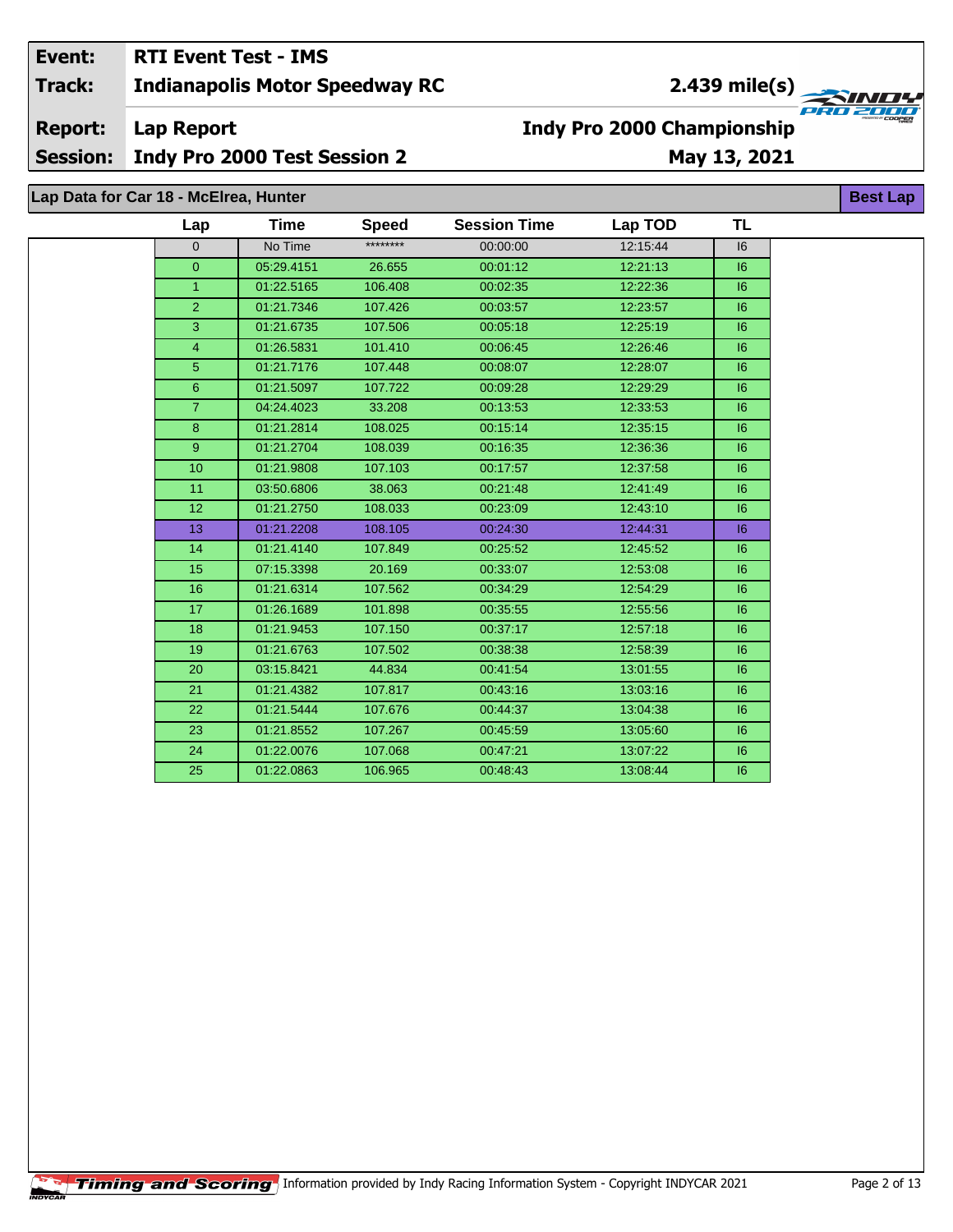**Track:** 

**Report: Lap Report** 

**Session:** Indy Pro 2000 Test Session 2

# May 13, 2021

**Indy Pro 2000 Championship** 

Lap Data for Car 21 - Simpson, Kyffin (R)

| Lap              | Time       | <b>Speed</b> | <b>Session Time</b> | Lap TOD  | <b>TL</b> |
|------------------|------------|--------------|---------------------|----------|-----------|
| $\Omega$         | No Time    | ********     | 00:00:00            | 12:15:57 | 16        |
| $\overline{0}$   | 08:32.9774 | 17.117       | 00:04:29            | 12:24:30 | 6         |
| $\mathbf{1}$     | 01:23.5199 | 105.129      | 00:05:52            | 12:25:53 | 16        |
| $\overline{2}$   | 01:22.7299 | 106.133      | 00:07:15            | 12:27:16 | 6         |
| 3                | 01:22.3907 | 106.570      | 00:08:37            | 12:28:38 | 6         |
| $\overline{4}$   | 01:22.6236 | 106.270      | 00:10:00            | 12:30:01 | 6         |
| 5 <sup>5</sup>   | 01:22.2599 | 106.740      | 00:11:22            | 12:31:23 | 6         |
| $6\overline{6}$  | 05:57.4581 | 24.563       | 00:17:20            | 12:37:21 | 16        |
| $\overline{7}$   | 01:22.2479 | 106.755      | 00:18:42            | 12:38:43 | 6         |
| 8                | 01:21.8949 | 107.215      | 00:20:04            | 12:40:05 | 6         |
| 9                | 01:21.6535 | 107.532      | 00:21:26            | 12:41:26 | 6         |
| 10 <sup>10</sup> | 01:21.6266 | 107.568      | 00:22:47            | 12:42:48 | 6         |
| 11               | 01:22.6618 | 106.221      | 00:24:10            | 12:44:11 | 6         |
| 12               | 01:22.3104 | 106.674      | 00:25:32            | 12:45:33 | 6         |
| 13               | 09:14.5285 | 15.834       | 00:34:47            | 12:54:47 | 6         |
| 14               | 01:22.6338 | 106.257      | 00:36:09            | 12:56:10 | 6         |
| 15               | 01:22.3975 | 106.561      | 00:37:32            | 12:57:33 | 6         |
| 16               | 01:22.3515 | 106.621      | 00:38:54            | 12:58:55 | 16        |
| 17               | 01:22.4468 | 106.498      | 00:40:17            | 13:00:17 | 6         |
| 18               | 01:22.3718 | 106.595      | 00:41:39            | 13:01:40 | 6         |
| 19               | 04:42.4117 | 31.091       | 00:46:21            | 13:06:22 | 6         |
| 20               | 01:22.5267 | 106.395      | 00:47:44            | 13:07:45 | 6         |
| 21               | 01:22.2828 | 106.710      | 00:49:06            | 13:09:07 | 6         |
| 22               | 01:22.3285 | 106.651      | 00:50:28            | 13:10:29 | 6         |

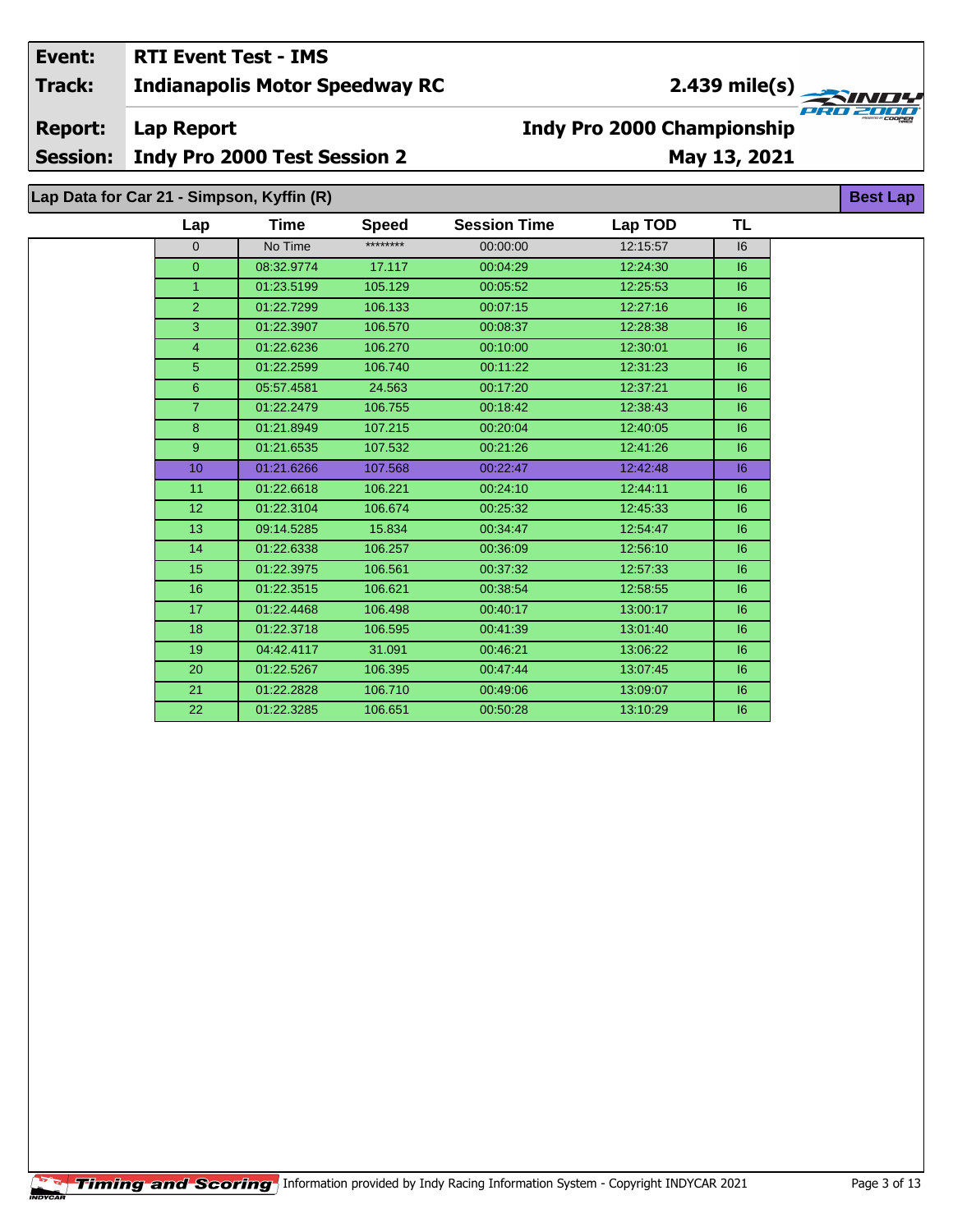2.439 mile(s)

**Best Lap** 

**Report: Lap Report** 

**Session:** Indy Pro 2000 Test Session 2

# **Indy Pro 2000 Championship** May 13, 2021

Lap Data for Car 22 - Sulaiman, Manuel

| Lap            | Time       | <b>Speed</b> | <b>Session Time</b> | Lap TOD  | TL |  |
|----------------|------------|--------------|---------------------|----------|----|--|
| $\mathbf{0}$   | No Time    | ********     | 00:00:00            | 12:15:55 | 6  |  |
| $\overline{0}$ | 08:31.5124 | 17.166       | 00:04:26            | 12:24:27 | 6  |  |
| $\mathbf{1}$   | 01:22.3061 | 106.680      | 00:05:48            | 12:25:49 | 6  |  |
| $\overline{2}$ | 01:21.8552 | 107.267      | 00:07:10            | 12:27:11 | 6  |  |
| 3              | 01:21.6529 | 107.533      | 00:08:32            | 12:28:32 | 6  |  |
| 4              | 01:21.8261 | 107.306      | 00:09:54            | 12:29:54 | 16 |  |
| 5              | 01:21.9979 | 107.081      | 00:11:16            | 12:31:16 | 16 |  |
| $6\phantom{1}$ | 05:26.0778 | 26.927       | 00:16:42            | 12:36:42 | 6  |  |
| $\overline{7}$ | 01:21.0711 | 108.305      | 00:18:03            | 12:38:03 | 6  |  |
| 8              | 01:20.8316 | 108.626      | 00:19:23            | 12:39:24 | 6  |  |
| 9              | 01:20.9425 | 108.477      | 00:20:44            | 12:40:45 | 6  |  |
| 10             | 01:23.6577 | 104.956      | 00:22:08            | 12:42:09 | 6  |  |
| 11             | 01:21.4479 | 107.804      | 00:23:30            | 12:43:30 | 6  |  |
| 12             | 11:30.0717 | 12.724       | 00:34:60            | 12:55:00 | 6  |  |
| 13             | 01:21.7890 | 107.354      | 00:36:21            | 12:56:22 | 16 |  |
| 14             | 01:22.0148 | 107.059      | 00:37:43            | 12:57:44 | 6  |  |
| 15             | 01:22.0698 | 106.987      | 00:39:05            | 12:59:06 | 6  |  |
| 16             | 01:22.0833 | 106.969      | 00:40:28            | 13:00:28 | 6  |  |
| 17             | 01:24.5073 | 103.901      | 00:41:52            | 13:01:53 | 6  |  |
| 18             | 04:26.2428 | 32.979       | 00:46:18            | 13:06:19 | 6  |  |
| 19             | 01:21.9492 | 107.144      | 00:47:40            | 13:07:41 | 6  |  |
| 20             | 01:21.8072 | 107.330      | 00:49:02            | 13:09:03 | 6  |  |
| 21             | 01:22.0289 | 107.040      | 00:50:24            | 13:10:25 | 6  |  |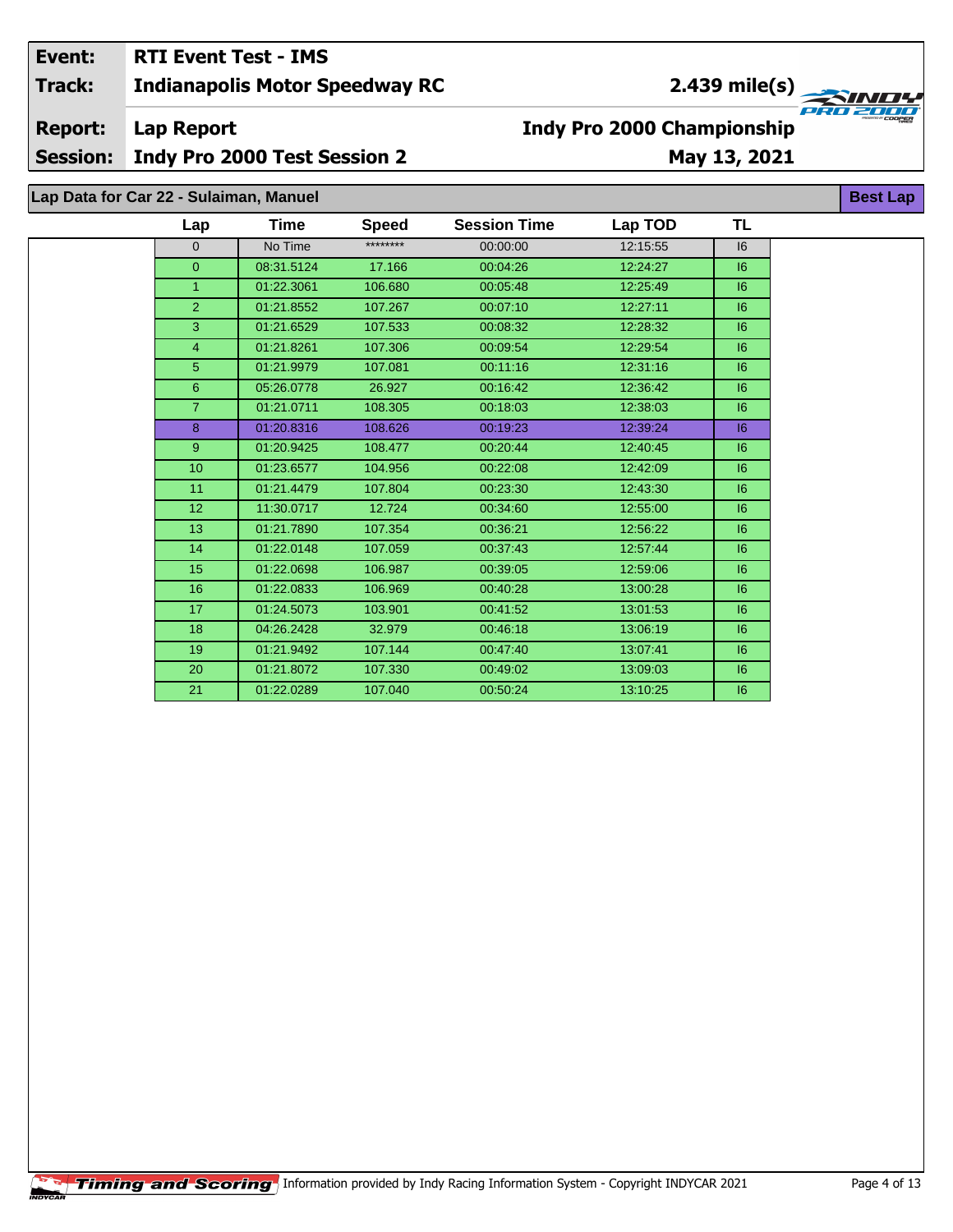2.439 mile(s)

**Report: Lap Report** 

**Session:** Indy Pro 2000 Test Session 2

# May 13, 2021

**Best Lap** 

**Indy Pro 2000 Championship** 

Lap Data for Car 27 - Kaminsky, Colin

| ********<br>No Time<br>00:00:00<br>12:15:46<br>16<br>$\overline{0}$<br>26.070<br>05:36.7975<br>00:01:22<br>12:21:22<br> 6 <br>$\overline{0}$<br>01:34.8047<br>92.616<br>00:02:56<br>12:22:57<br> 6 <br>1<br>$\overline{2}$<br>107.408<br>01:21.7480<br>00:04:18<br>12:24:19<br> 6 <br>3<br>01:21.9668<br>107.121<br>00:05:40<br>12:25:41<br> 6 <br>107.200<br>4<br>01:21.9064<br>00:07:02<br>12:27:03<br>16<br>5<br>01:21.5216<br>107.706<br>00:08:24<br>12:28:24<br> 6 <br>$\,6\,$<br>103.931<br>01:24.4832<br>00:09:48<br>12:29:49<br> 6 <br>$\overline{7}$<br>37.495<br>00:13:42<br>03:54.1750<br>12:33:43<br>16<br>8<br>107.794<br>00:15:04<br> 6 <br>01:21.4550<br>12:35:04<br>9<br>01:21.3580<br>107.923<br>00:16:25<br>12:36:26<br> 6 <br>10<br>106.660<br>00:17:47<br>01:22.3214<br>12:37:48<br> 6 <br>11<br>01:31.3235<br>96.146<br>00:19:19<br>12:39:19<br> 6 <br>12<br>05:05.2921<br>28.761<br>12:44:25<br> 6 <br>00:24:24<br>13<br>106.654<br>01:22.3262<br>00:25:46<br>12:45:47<br> 6 <br>107.911<br>14<br>01:21.3674<br>00:27:08<br>12:47:08<br> 6 <br>15<br>01:21.5278<br>107.698<br>00:28:29<br>12:48:30<br> 6 <br>16<br>25.720<br>00:34:11<br>12:54:11<br>05:41.3874<br> 6 <br>17<br>107.801<br>01:21.4500<br>00:35:32<br>12:55:33<br> 6 <br>18<br>01:21.6450<br>107.544<br>00:36:54<br>12:56:54<br>16<br>19<br>01:25.7909<br>102.347<br>00:38:19<br>12:58:20<br> 6 <br>20<br>01:21.9612<br>107.129<br>00:39:41<br>12:59:42<br> 6 <br>21<br>03:11.2000<br>45.923<br>00:42:53<br>13:02:53<br> 6 <br>22<br>01:21.9172<br>107.186<br>00:44:15<br>13:04:15<br> 6 <br>23<br>106.702<br>01:22.2892<br>00:45:37<br>13:05:38<br> 6 <br>24<br>01:27.4164<br>100.443<br>00:47:04<br>13:07:05<br> 6 <br>25<br>01:21.8299<br>107.301<br>16<br>00:48:26<br>13:08:27 | Lap | <b>Time</b> | <b>Speed</b> | <b>Session Time</b> | Lap TOD | <b>TL</b> |
|-------------------------------------------------------------------------------------------------------------------------------------------------------------------------------------------------------------------------------------------------------------------------------------------------------------------------------------------------------------------------------------------------------------------------------------------------------------------------------------------------------------------------------------------------------------------------------------------------------------------------------------------------------------------------------------------------------------------------------------------------------------------------------------------------------------------------------------------------------------------------------------------------------------------------------------------------------------------------------------------------------------------------------------------------------------------------------------------------------------------------------------------------------------------------------------------------------------------------------------------------------------------------------------------------------------------------------------------------------------------------------------------------------------------------------------------------------------------------------------------------------------------------------------------------------------------------------------------------------------------------------------------------------------------------------------------------------------------------------------------------------------------------|-----|-------------|--------------|---------------------|---------|-----------|
|                                                                                                                                                                                                                                                                                                                                                                                                                                                                                                                                                                                                                                                                                                                                                                                                                                                                                                                                                                                                                                                                                                                                                                                                                                                                                                                                                                                                                                                                                                                                                                                                                                                                                                                                                                         |     |             |              |                     |         |           |
|                                                                                                                                                                                                                                                                                                                                                                                                                                                                                                                                                                                                                                                                                                                                                                                                                                                                                                                                                                                                                                                                                                                                                                                                                                                                                                                                                                                                                                                                                                                                                                                                                                                                                                                                                                         |     |             |              |                     |         |           |
|                                                                                                                                                                                                                                                                                                                                                                                                                                                                                                                                                                                                                                                                                                                                                                                                                                                                                                                                                                                                                                                                                                                                                                                                                                                                                                                                                                                                                                                                                                                                                                                                                                                                                                                                                                         |     |             |              |                     |         |           |
|                                                                                                                                                                                                                                                                                                                                                                                                                                                                                                                                                                                                                                                                                                                                                                                                                                                                                                                                                                                                                                                                                                                                                                                                                                                                                                                                                                                                                                                                                                                                                                                                                                                                                                                                                                         |     |             |              |                     |         |           |
|                                                                                                                                                                                                                                                                                                                                                                                                                                                                                                                                                                                                                                                                                                                                                                                                                                                                                                                                                                                                                                                                                                                                                                                                                                                                                                                                                                                                                                                                                                                                                                                                                                                                                                                                                                         |     |             |              |                     |         |           |
|                                                                                                                                                                                                                                                                                                                                                                                                                                                                                                                                                                                                                                                                                                                                                                                                                                                                                                                                                                                                                                                                                                                                                                                                                                                                                                                                                                                                                                                                                                                                                                                                                                                                                                                                                                         |     |             |              |                     |         |           |
|                                                                                                                                                                                                                                                                                                                                                                                                                                                                                                                                                                                                                                                                                                                                                                                                                                                                                                                                                                                                                                                                                                                                                                                                                                                                                                                                                                                                                                                                                                                                                                                                                                                                                                                                                                         |     |             |              |                     |         |           |
|                                                                                                                                                                                                                                                                                                                                                                                                                                                                                                                                                                                                                                                                                                                                                                                                                                                                                                                                                                                                                                                                                                                                                                                                                                                                                                                                                                                                                                                                                                                                                                                                                                                                                                                                                                         |     |             |              |                     |         |           |
|                                                                                                                                                                                                                                                                                                                                                                                                                                                                                                                                                                                                                                                                                                                                                                                                                                                                                                                                                                                                                                                                                                                                                                                                                                                                                                                                                                                                                                                                                                                                                                                                                                                                                                                                                                         |     |             |              |                     |         |           |
|                                                                                                                                                                                                                                                                                                                                                                                                                                                                                                                                                                                                                                                                                                                                                                                                                                                                                                                                                                                                                                                                                                                                                                                                                                                                                                                                                                                                                                                                                                                                                                                                                                                                                                                                                                         |     |             |              |                     |         |           |
|                                                                                                                                                                                                                                                                                                                                                                                                                                                                                                                                                                                                                                                                                                                                                                                                                                                                                                                                                                                                                                                                                                                                                                                                                                                                                                                                                                                                                                                                                                                                                                                                                                                                                                                                                                         |     |             |              |                     |         |           |
|                                                                                                                                                                                                                                                                                                                                                                                                                                                                                                                                                                                                                                                                                                                                                                                                                                                                                                                                                                                                                                                                                                                                                                                                                                                                                                                                                                                                                                                                                                                                                                                                                                                                                                                                                                         |     |             |              |                     |         |           |
|                                                                                                                                                                                                                                                                                                                                                                                                                                                                                                                                                                                                                                                                                                                                                                                                                                                                                                                                                                                                                                                                                                                                                                                                                                                                                                                                                                                                                                                                                                                                                                                                                                                                                                                                                                         |     |             |              |                     |         |           |
|                                                                                                                                                                                                                                                                                                                                                                                                                                                                                                                                                                                                                                                                                                                                                                                                                                                                                                                                                                                                                                                                                                                                                                                                                                                                                                                                                                                                                                                                                                                                                                                                                                                                                                                                                                         |     |             |              |                     |         |           |
|                                                                                                                                                                                                                                                                                                                                                                                                                                                                                                                                                                                                                                                                                                                                                                                                                                                                                                                                                                                                                                                                                                                                                                                                                                                                                                                                                                                                                                                                                                                                                                                                                                                                                                                                                                         |     |             |              |                     |         |           |
|                                                                                                                                                                                                                                                                                                                                                                                                                                                                                                                                                                                                                                                                                                                                                                                                                                                                                                                                                                                                                                                                                                                                                                                                                                                                                                                                                                                                                                                                                                                                                                                                                                                                                                                                                                         |     |             |              |                     |         |           |
|                                                                                                                                                                                                                                                                                                                                                                                                                                                                                                                                                                                                                                                                                                                                                                                                                                                                                                                                                                                                                                                                                                                                                                                                                                                                                                                                                                                                                                                                                                                                                                                                                                                                                                                                                                         |     |             |              |                     |         |           |
|                                                                                                                                                                                                                                                                                                                                                                                                                                                                                                                                                                                                                                                                                                                                                                                                                                                                                                                                                                                                                                                                                                                                                                                                                                                                                                                                                                                                                                                                                                                                                                                                                                                                                                                                                                         |     |             |              |                     |         |           |
|                                                                                                                                                                                                                                                                                                                                                                                                                                                                                                                                                                                                                                                                                                                                                                                                                                                                                                                                                                                                                                                                                                                                                                                                                                                                                                                                                                                                                                                                                                                                                                                                                                                                                                                                                                         |     |             |              |                     |         |           |
|                                                                                                                                                                                                                                                                                                                                                                                                                                                                                                                                                                                                                                                                                                                                                                                                                                                                                                                                                                                                                                                                                                                                                                                                                                                                                                                                                                                                                                                                                                                                                                                                                                                                                                                                                                         |     |             |              |                     |         |           |
|                                                                                                                                                                                                                                                                                                                                                                                                                                                                                                                                                                                                                                                                                                                                                                                                                                                                                                                                                                                                                                                                                                                                                                                                                                                                                                                                                                                                                                                                                                                                                                                                                                                                                                                                                                         |     |             |              |                     |         |           |
|                                                                                                                                                                                                                                                                                                                                                                                                                                                                                                                                                                                                                                                                                                                                                                                                                                                                                                                                                                                                                                                                                                                                                                                                                                                                                                                                                                                                                                                                                                                                                                                                                                                                                                                                                                         |     |             |              |                     |         |           |
|                                                                                                                                                                                                                                                                                                                                                                                                                                                                                                                                                                                                                                                                                                                                                                                                                                                                                                                                                                                                                                                                                                                                                                                                                                                                                                                                                                                                                                                                                                                                                                                                                                                                                                                                                                         |     |             |              |                     |         |           |
|                                                                                                                                                                                                                                                                                                                                                                                                                                                                                                                                                                                                                                                                                                                                                                                                                                                                                                                                                                                                                                                                                                                                                                                                                                                                                                                                                                                                                                                                                                                                                                                                                                                                                                                                                                         |     |             |              |                     |         |           |
|                                                                                                                                                                                                                                                                                                                                                                                                                                                                                                                                                                                                                                                                                                                                                                                                                                                                                                                                                                                                                                                                                                                                                                                                                                                                                                                                                                                                                                                                                                                                                                                                                                                                                                                                                                         |     |             |              |                     |         |           |
|                                                                                                                                                                                                                                                                                                                                                                                                                                                                                                                                                                                                                                                                                                                                                                                                                                                                                                                                                                                                                                                                                                                                                                                                                                                                                                                                                                                                                                                                                                                                                                                                                                                                                                                                                                         |     |             |              |                     |         |           |
|                                                                                                                                                                                                                                                                                                                                                                                                                                                                                                                                                                                                                                                                                                                                                                                                                                                                                                                                                                                                                                                                                                                                                                                                                                                                                                                                                                                                                                                                                                                                                                                                                                                                                                                                                                         |     |             |              |                     |         |           |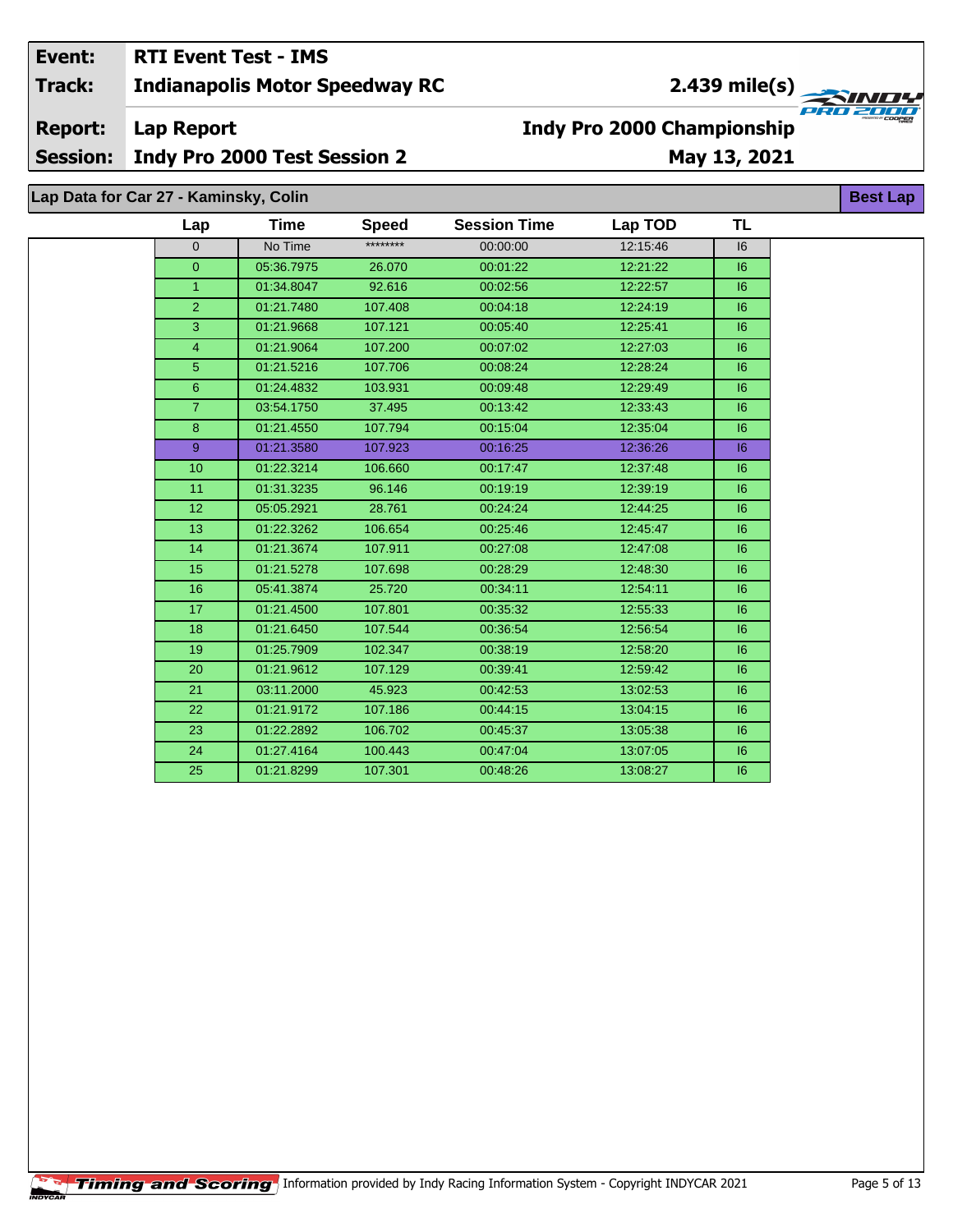## **Indianapolis Motor Speedway RC Lap Report Event: RTI Event Test - IMS Track: Report: Indy Pro 2000 Championship 2.439 mile(s)**

**Session: Indy Pro 2000 Test Session 2**

# **May 13, 2021**

**Lap Data for Car 3 - Roe, James (R)**

| Lap            | Time       | <b>Speed</b> | <b>Session Time</b> | Lap TOD  | TL |  |
|----------------|------------|--------------|---------------------|----------|----|--|
| $\mathbf 0$    | No Time    | ********     | 00:00:00            | 12:15:48 | 16 |  |
| $\overline{0}$ | 05:41.9352 | 25.679       | 00:01:30            | 12:21:30 | 6  |  |
| $\mathbf{1}$   | 01:22.7298 | 106.133      | 00:02:52            | 12:22:53 | 6  |  |
| $\overline{2}$ | 01:22.1334 | 106.904      | 00:04:14            | 12:24:15 | 6  |  |
| 3              | 01:22.4140 | 106.540      | 00:05:37            | 12:25:38 | 6  |  |
| $\overline{4}$ | 01:22.1246 | 106.916      | 00:06:59            | 12:26:60 | 6  |  |
| 5              | 01:21.6654 | 107.517      | 00:08:21            | 12:28:21 | 6  |  |
| $6\phantom{1}$ | 01:21.6643 | 107.518      | 00:09:42            | 12:29:43 | 16 |  |
| $\overline{7}$ | 04:42.9006 | 31.037       | 00:14:25            | 12:34:26 | 16 |  |
| 8              | 01:22.0153 | 107.058      | 00:15:47            | 12:35:48 | 16 |  |
| 9              | 01:22.6200 | 106.275      | 00:17:10            | 12:37:11 | 6  |  |
| 10             | 01:22.0849 | 106.967      | 00:18:32            | 12:38:33 | 6  |  |
| 11             | 01:22.0607 | 106.999      | 00:19:54            | 12:39:55 | 6  |  |
| 12             | 08:40.1115 | 16.882       | 00:28:34            | 12:48:35 | 6  |  |
| 13             | 01:22.1301 | 106.908      | 00:29:56            | 12:49:57 | 6  |  |
| 14             | 01:21.3978 | 107.870      | 00:31:18            | 12:51:18 | 6  |  |
| 15             | 01:21.5991 | 107.604      | 00:32:39            | 12:52:40 | 6  |  |
| 16             | 01:21.8572 | 107.265      | 00:34:01            | 12:54:02 | 6  |  |
| 17             | 01:22.1221 | 106.919      | 00:35:23            | 12:55:24 | 6  |  |
| 18             | 05:26.4036 | 26.900       | 00:40:50            | 13:00:50 | 6  |  |
| 19             | 01:21.4502 | 107.801      | 00:42:11            | 13:02:12 | 6  |  |
| 20             | 01:21.5948 | 107.610      | 00:43:33            | 13:03:33 | 6  |  |
| 21             | 01:27.9984 | 99.779       | 00:45:01            | 13:05:01 | 6  |  |

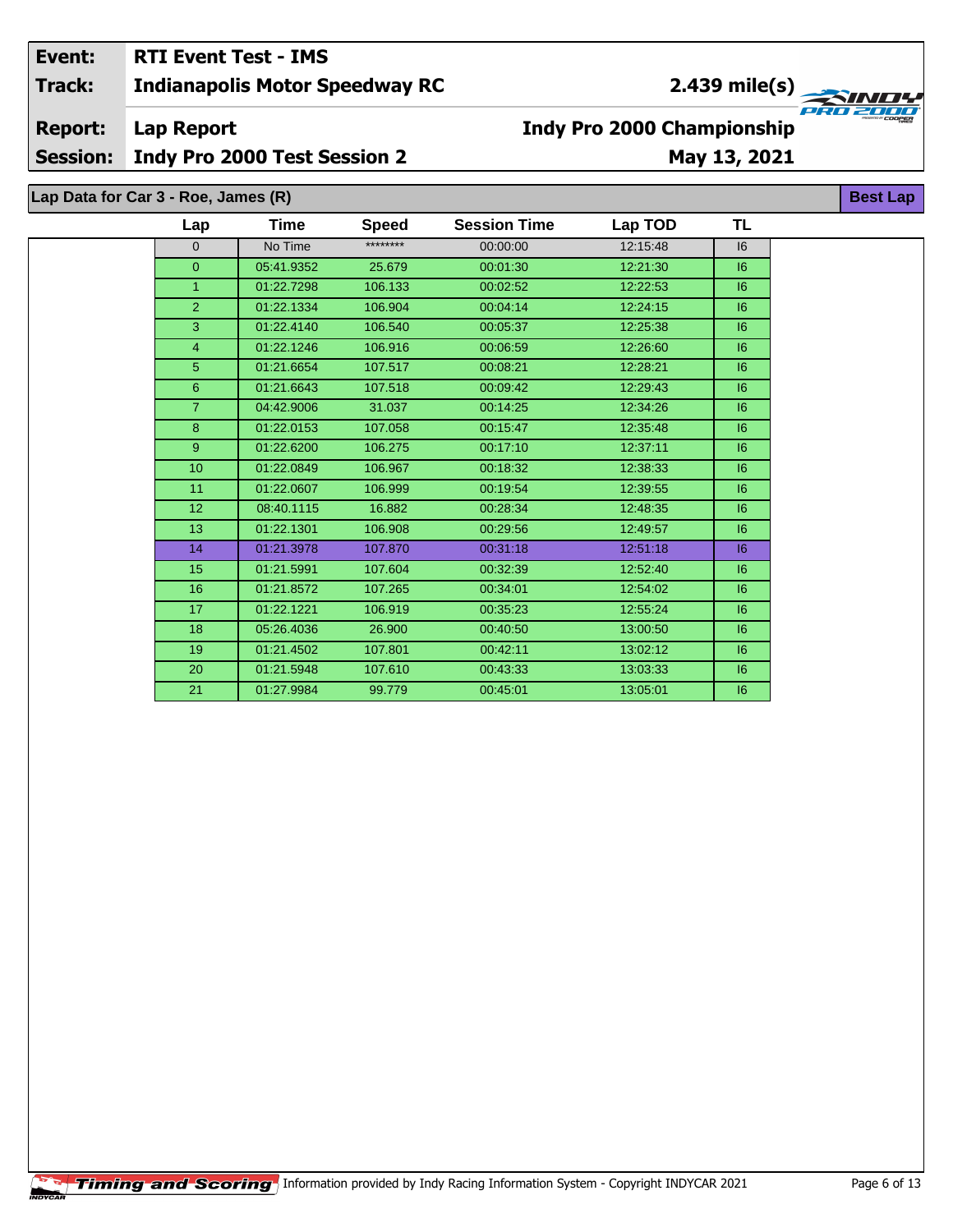# **Indy Pro 2000 Championship**

**Session:** Indy Pro 2000 Test Session 2

# May 13, 2021

Lap Data for Car 40 - Miller, Jack William (R)

**Lap Report** 

| Lap            | <b>Time</b> | <b>Speed</b> | <b>Session Time</b> | Lap TOD  | <b>TL</b> |
|----------------|-------------|--------------|---------------------|----------|-----------|
| $\Omega$       | No Time     | ********     | 00:00:00            | 12:15:42 | 6         |
| $\overline{0}$ | 05:33.2855  | 26.345       | 00:01:15            | 12:21:16 | 6         |
| $\mathbf{1}$   | 01:22.9158  | 105.895      | 00:02:38            | 12:22:39 | 6         |
| $\overline{2}$ | 01:21.9010  | 107.207      | 00:03:60            | 12:24:00 | 6         |
| $\overline{3}$ | 01:21.6917  | 107.482      | 00:05:21            | 12:25:22 | 16        |
| 4              | 01:21.4418  | 107.812      | 00:06:43            | 12:26:44 | 6         |
| 5              | 04:13.5822  | 34.625       | 00:10:56            | 12:30:57 | 6         |
| 6              | 01:21.8465  | 107.279      | 00:12:18            | 12:32:19 | 6         |
| $\overline{7}$ | 01:21.6022  | 107.600      | 00:13:40            | 12:33:41 | 6         |
| 8              | 01:21.7795  | 107.367      | 00:15:02            | 12:35:02 | 6         |
| 9              | 01:21.6714  | 107.509      | 00:16:23            | 12:36:24 | 6         |
| 10             | 06:15.9326  | 23.356       | 00:22:39            | 12:42:40 | 6         |
| 11             | 01:23.2523  | 105.467      | 00:24:02            | 12:44:03 | 6         |
| 12             | 01:21.9663  | 107.122      | 00:25:24            | 12:45:25 | 6         |
| 13             | 01:21.5336  | 107.691      | 00:26:46            | 12:46:47 | 6         |
| 14             | 01:21.2687  | 108.042      | 00:28:07            | 12:48:08 | 6         |
| 15             | 01:21.2565  | 108.058      | 00:29:28            | 12:49:29 | 6         |
| 16             | 01:26.8581  | 101.089      | 00:30:55            | 12:50:56 | 6         |
| 17             | 07:06.6683  | 20.579       | 00:38:02            | 12:58:03 | 6         |
| 18             | 01:21.2602  | 108.053      | 00:39:23            | 12:59:24 | 6         |
| 19             | 01:21.2726  | 108.036      | 00:40:44            | 13:00:45 | 16        |
| 20             | 01:21.6668  | 107.515      | 00:42:06            | 13:02:07 | 6         |
| 21             | 01:21.4163  | 107.846      | 00:43:28            | 13:03:28 | 6         |
| 22             | 01:21.6961  | 107.476      | 00:44:49            | 13:04:50 | 16        |
| 23             | 01:21.5084  | 107.724      | 00:46:11            | 13:06:12 | 6         |
| 24             | 01:22.6322  | 106.259      | 00:47:33            | 13:07:34 | 16        |
| 25             | 01:52.0637  | 78.352       | 00:49:25            | 13:09:26 | 16        |
|                |             |              |                     |          |           |



**Best Lap** 

**Report:**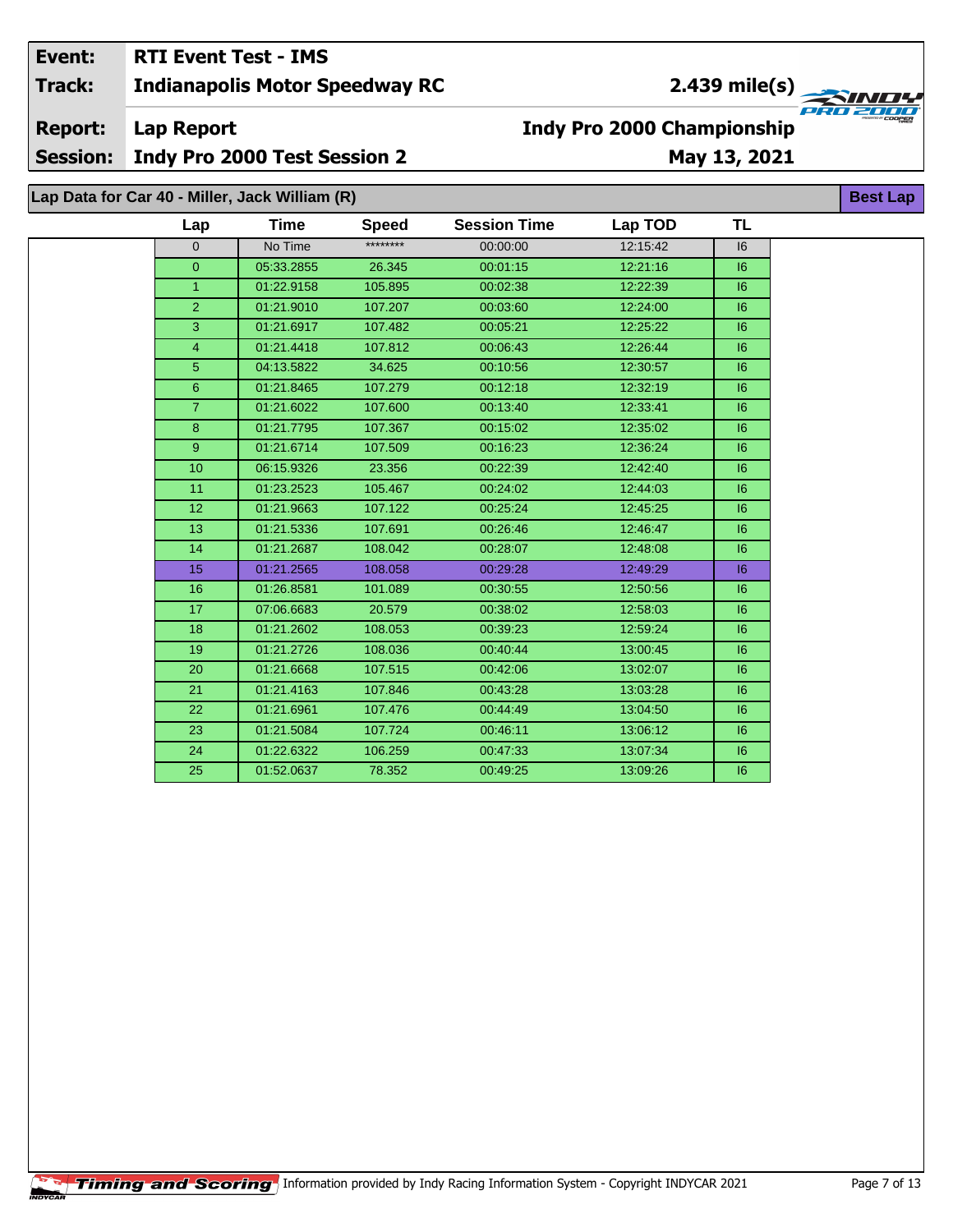## **Indianapolis Motor Speedway RC Lap Report May 13, 2021 Event: RTI Event Test - IMS Track: Report: Session: Indy Pro 2000 Test Session 2 Indy Pro 2000 Championship 2.439 mile(s)**

**Lap Data for Car 42 - Petrov, Artem**

| Lap             | Time       | <b>Speed</b> | <b>Session Time</b> | Lap TOD  | TL |
|-----------------|------------|--------------|---------------------|----------|----|
| $\mathbf{0}$    | No Time    | ********     | 00:00:00            | 12:15:51 | 16 |
| $\mathbf{0}$    | 05:18.3458 | 27.581       | 00:01:09            | 12:21:10 | 16 |
| 1               | 01:22.2731 | 106.723      | 00:02:31            | 12:22:32 | 6  |
| $\overline{2}$  | 06:48.0544 | 21.518       | 00:09:19            | 12:29:20 | 6  |
| 3               | 01:21.4825 | 107.758      | 00:10:41            | 12:30:41 | 6  |
| $\overline{4}$  | 01:21.9818 | 107.102      | 00:12:03            | 12:32:03 | 6  |
| 5               | 01:21.5893 | 107.617      | 00:13:24            | 12:33:25 | 6  |
| 6               | 01:21.3723 | 107.904      | 00:14:45            | 12:34:46 | 6  |
| $\overline{7}$  | 01:21.4571 | 107.792      | 00:16:07            | 12:36:08 | 6  |
| 8               | 03:52.0102 | 37.845       | 00:19:59            | 12:39:60 | 6  |
| 9               | 01:21.5292 | 107.696      | 00:21:20            | 12:41:21 | 6  |
| 10              | 01:21.8036 | 107.335      | 00:22:42            | 12:42:43 | 6  |
| 11              | 05:41.7024 | 25.696       | 00:28:24            | 12:48:25 | 6  |
| 12 <sup>2</sup> | 01:22.5126 | 106.413      | 00:29:46            | 12:49:47 | 6  |
| 13              | 01:21.9015 | 107.207      | 00:31:08            | 12:51:09 | 6  |
| 14              | 01:20.9372 | 108.484      | 00:32:29            | 12:52:30 | 6  |
| 15              | 01:21.1263 | 108.231      | 00:33:50            | 12:53:51 | 6  |

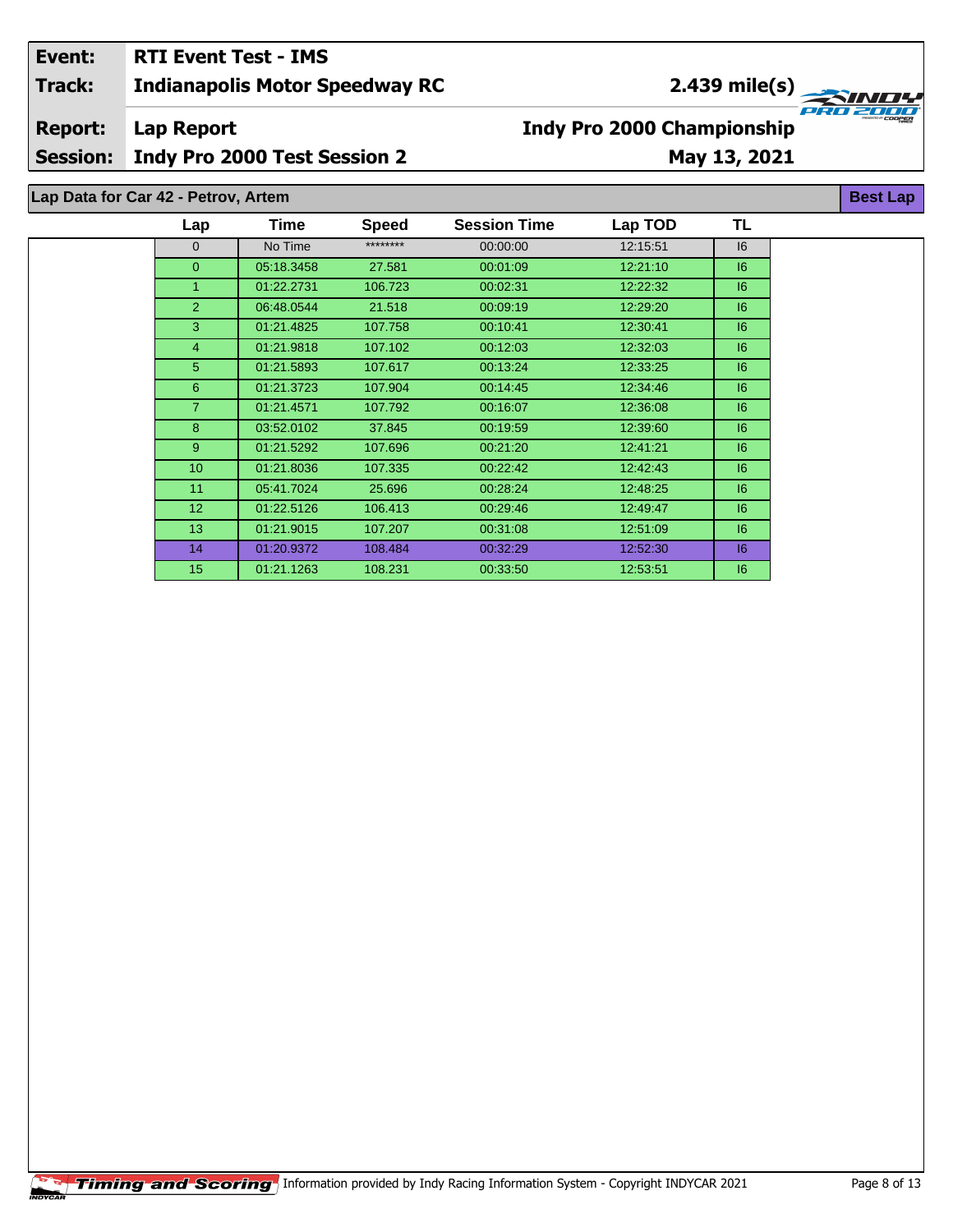# 2.439 mile(s)

**Best Lap** 

**Report: Lap Report** 

**Session:** Indy Pro 2000 Test Session 2

## May 13, 2021

**Indy Pro 2000 Championship** 

## Lap Data for Car 5 - Brichacek, Wyatt (R)

| Lap             | <b>Time</b> | <b>Speed</b> | <b>Session Time</b> | Lap TOD  | <b>TL</b> |
|-----------------|-------------|--------------|---------------------|----------|-----------|
| $\overline{0}$  | No Time     | ********     | 00:00:00            | 12:15:50 | 6         |
| $\pmb{0}$       | 05:29.4101  | 26.655       | 00:01:19            | 12:21:20 | 16        |
| $\mathbf{1}$    | 01:22.5640  | 106.347      | 00:02:41            | 12:22:42 | 16        |
| $\overline{2}$  | 01:21.8589  | 107.263      | 00:04:03            | 12:24:04 | 6         |
| 3               | 01:21.9197  | 107.183      | 00:05:25            | 12:25:26 | 6         |
| $\overline{4}$  | 01:23.0211  | 105.761      | 00:06:48            | 12:26:49 | 16        |
| $\overline{5}$  | 05:38.1094  | 25.969       | 00:12:26            | 12:32:27 | 6         |
| $\overline{6}$  | 01:22.2524  | 106.749      | 00:13:49            | 12:33:49 | 6         |
| $\overline{7}$  | 01:22.0058  | 107.070      | 00:15:11            | 12:35:11 | 6         |
| $\bf{8}$        | 01:22.2016  | 106.815      | 00:16:33            | 12:36:34 | 6         |
| $\overline{9}$  | 02:52.4670  | 50.911       | 00:19:25            | 12:39:26 | 6         |
| 10              | 01:21.8309  | 107.299      | 00:20:47            | 12:40:48 | 6         |
| 11              | 01:23.0246  | 105.757      | 00:22:10            | 12:42:11 | 6         |
| 12 <sup>2</sup> | 01:22.6771  | 106.201      | 00:23:33            | 12:43:34 | 6         |
| 13              | 04:40.8919  | 31.259       | 00:28:14            | 12:48:15 | 6         |
| 14              | 01:22.1720  | 106.854      | 00:29:36            | 12:49:37 | 6         |
| 15              | 01:21.5643  | 107.650      | 00:30:57            | 12:50:58 | 6         |
| 16              | 01:22.2171  | 106.795      | 00:32:20            | 12:52:20 | 6         |
| 17 <sub>2</sub> | 01:22.1055  | 106.940      | 00:33:42            | 12:53:43 | 6         |
| 18              | 01:21.8428  | 107.284      | 00:35:04            | 12:55:04 | 6         |
| 19              | 01:23.6136  | 105.012      | 00:36:27            | 12:56:28 | 6         |
| 20              | 06:50.5052  | 21.389       | 00:43:18            | 13:03:19 | 16        |
| 21              | 01:21.8814  | 107.233      | 00:44:40            | 13:04:40 | 6         |
| 22              | 01:22.1605  | 106.869      | 00:46:02            | 13:06:03 | 6         |
| 23              | 01:21.9543  | 107.138      | 00:47:24            | 13:07:25 | 16        |
| 24              | 01:22.1151  | 106.928      | 00:48:46            | 13:08:47 | 6         |
| 25              | 01:22.6177  | 106.277      | 00:50:08            | 13:10:09 | 6         |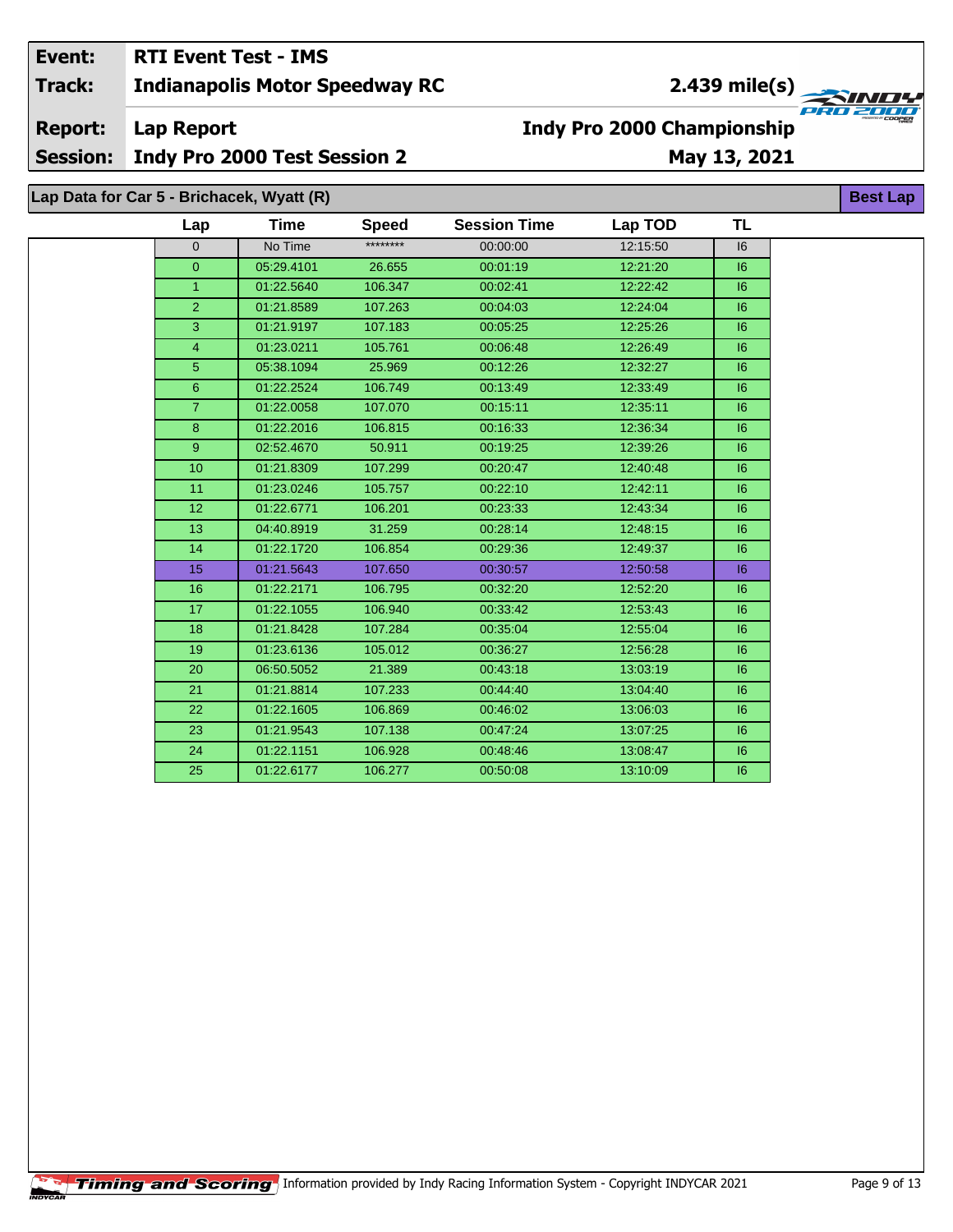## **Indianapolis Motor Speedway RC Event: RTI Event Test - IMS Track:**

**Lap Report Report:**

**Session: Indy Pro 2000 Test Session 2**

# **May 13, 2021**

**Indy Pro 2000 Championship**

**Lap Data for Car 51 - Abel, Jacob**

| Lap             | Time       | <b>Speed</b> | <b>Session Time</b> | Lap TOD  | TL |  |
|-----------------|------------|--------------|---------------------|----------|----|--|
| $\mathbf{0}$    | No Time    | ********     | 00:00:00            | 12:15:53 | 6  |  |
| $\overline{0}$  | 05:25.7392 | 26.955       | 00:01:18            | 12:21:19 | 6  |  |
| 1               | 01:22.4325 | 106.516      | 00:02:40            | 12:22:41 | 16 |  |
| $\overline{2}$  | 01:21.7484 | 107.408      | 00:04:02            | 12:24:03 | 6  |  |
| 3               | 01:21.9758 | 107.110      | 00:05:24            | 12:25:25 | 6  |  |
| $\overline{4}$  | 01:22.0295 | 107.040      | 00:06:46            | 12:26:47 | 6  |  |
| 5               | 07:23.2350 | 19.810       | 00:14:09            | 12:34:10 | 16 |  |
| $6\phantom{1}$  | 01:21.8257 | 107.306      | 00:15:31            | 12:35:32 | 6  |  |
| $\overline{7}$  | 01:26.1810 | 101.883      | 00:16:57            | 12:36:58 | 16 |  |
| 8               | 04:39.1269 | 31.457       | 00:21:36            | 12:41:37 | 6  |  |
| 9               | 01:21.5832 | 107.625      | 00:22:58            | 12:42:59 | 6  |  |
| 10              | 01:21.7536 | 107.401      | 00:24:20            | 12:44:20 | 16 |  |
| 11              | 01:21.5828 | 107.626      | 00:25:41            | 12:45:42 | 16 |  |
| 12 <sup>2</sup> | 01:31.9795 | 95.460       | 00:27:13            | 12:47:14 | 6  |  |
| 13              | 01:21.7008 | 107.470      | 00:28:35            | 12:48:36 | 6  |  |
| 14              | 09:57.6205 | 14.692       | 00:38:32            | 12:58:33 | 6  |  |
| 15              | 01:21.7992 | 107.341      | 00:39:54            | 12:59:55 | 6  |  |
| 16              | 01:21.5851 | 107.623      | 00:41:16            | 13:01:17 | 6  |  |
| 17              | 01:21.7436 | 107.414      | 00:42:38            | 13:02:38 | 6  |  |
| 18              | 01:21.6835 | 107.493      | 00:43:59            | 13:04:00 | 6  |  |
| 19              | 01:23.2774 | 105.436      | 00:45:23            | 13:05:23 | 6  |  |

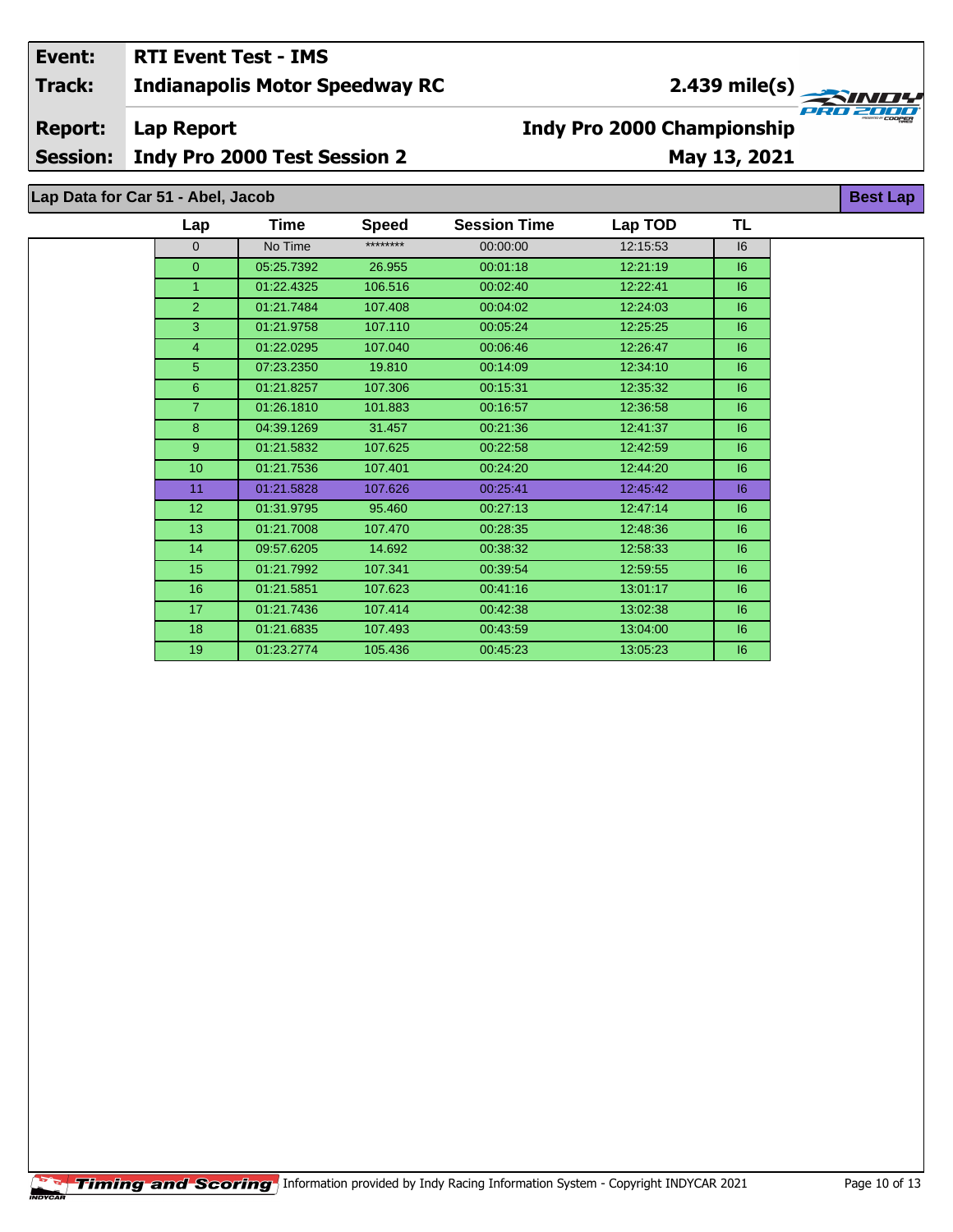2.439 mile(s)

**Report:** 

**Lap Report** 

Session: Indy Pro 2000 Test Session 2

# May 13, 2021

**Best Lap** 

**Indy Pro 2000 Championship** 

Lap Data for Car 55 - Gold, Reece (R)

| Lap             | Time       | Speed    | <b>Session Time</b> | Lap TOD  | TL |
|-----------------|------------|----------|---------------------|----------|----|
| $\Omega$        | No Time    | ******** | 00:00:00            | 12:15:54 | 16 |
| $\overline{0}$  | 08:43.5900 | 16.770   | 00:04:36            | 12:24:37 | 6  |
| $\mathbf{1}$    | 01:22.1107 | 106.934  | 00:05:59            | 12:25:59 | 6  |
| $\overline{2}$  | 01:21.6741 | 107.505  | 00:07:20            | 12:27:21 | 6  |
| 3               | 01:21.3246 | 107.967  | 00:08:42            | 12:28:42 | 6  |
| $\overline{4}$  | 01:22.4498 | 106.494  | 00:10:04            | 12:30:05 | 6  |
| 5               | 05:38.5758 | 25.933   | 00:15:43            | 12:35:43 | 6  |
| 6               | 01:35.0322 | 92.394   | 00:17:18            | 12:37:18 | 6  |
| $\overline{7}$  | 01:21.8416 | 107.285  | 00:18:39            | 12:38:40 | 6  |
| 8               | 01:20.9505 | 108.466  | 00:20:00            | 12:40:01 | 6  |
| 9               | 01:21.1444 | 108.207  | 00:21:22            | 12:41:22 | 6  |
| 10              | 01:21.3612 | 107.919  | 00:22:43            | 12:42:44 | 6  |
| 11              | 01:21.2784 | 108.029  | 00:24:04            | 12:44:05 | 6  |
| 12 <sup>°</sup> | 07:20.9534 | 19.912   | 00:31:25            | 12:51:26 | 16 |
| 13              | 01:21.3539 | 107.928  | 00:32:46            | 12:52:47 | 6  |
| 14              | 01:21.4449 | 107.808  | 00:34:08            | 12:54:09 | 6  |
| 15              | 01:21.7032 | 107.467  | 00:35:30            | 12:55:30 | 6  |
| 16              | 01:22.0005 | 107.077  | 00:36:52            | 12:56:52 | 6  |
| 17              | 01:21.8832 | 107.231  | 00:38:14            | 12:58:14 | 6  |
| 18              | 05:41.8803 | 25.683   | 00:43:55            | 13:03:56 | 6  |
| 19              | 01:22.1772 | 106.847  | 00:45:18            | 13:05:18 | 6  |
| 20              | 01:22.2338 | 106.774  | 00:46:40            | 13:06:41 | 6  |
| 21              | 01:22.0674 | 106.990  | 00:48:02            | 13:08:03 | 6  |
| 22              | 01:22.1423 | 106.893  | 00:49:24            | 13:09:25 | 16 |
| 23              | 01:23.3427 | 105.353  | 00:50:47            | 13:10:48 | 6  |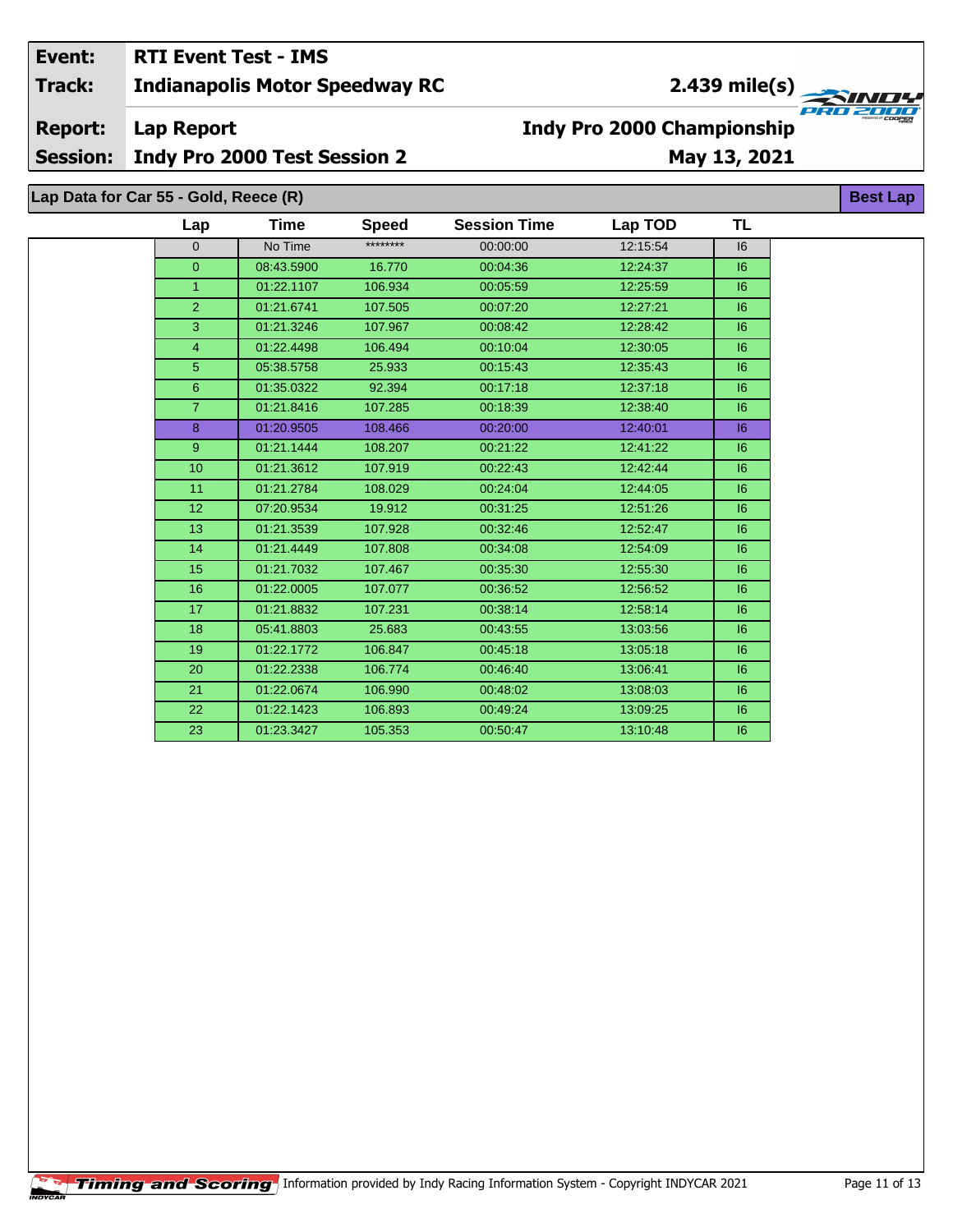**Report: Lap Report** 

**Session:** Indy Pro 2000 Test Session 2

# May 13, 2021

**Indy Pro 2000 Championship** 

Lap Data for Car 77 - Ahmed, Enaam (R)

| Lap            | Time       | <b>Speed</b> | <b>Session Time</b> | Lap TOD  | TL |
|----------------|------------|--------------|---------------------|----------|----|
| $\Omega$       | No Time    | ********     | 00:00:00            | 12:15:47 | 16 |
| $\overline{0}$ | 05:40.9473 | 25.753       | 00:01:27            | 12:21:28 | 6  |
| $\mathbf{1}$   | 01:30.7222 | 96.783       | 00:02:58            | 12:22:58 | 6  |
| $\overline{2}$ | 01:24.9585 | 103.349      | 00:04:23            | 12:24:23 | 6  |
| 3              | 01:26.9474 | 100.985      | 00:05:50            | 12:25:50 | 6  |
| $\overline{4}$ | 01:21.9198 | 107.183      | 00:07:11            | 12:27:12 | 6  |
| 5 <sup>5</sup> | 01:21.8691 | 107.249      | 00:08:33            | 12:28:34 | 6  |
| 6              | 01:32.9714 | 94.442       | 00:10:06            | 12:30:07 | 6  |
| $\overline{7}$ | 01:22.4695 | 106.468      | 00:11:29            | 12:31:30 | 6  |
| 8              | 01:22.0405 | 107.025      | 00:12:51            | 12:32:52 | 6  |
| 9              | 01:22.1415 | 106.894      | 00:14:13            | 12:34:14 | 6  |
| 10             | 01:21.7239 | 107.440      | 00:15:35            | 12:35:35 | 16 |
| 11             | 05:20.6277 | 27.385       | 00:20:55            | 12:40:56 | 16 |
| 12             | 01:21.9574 | 107.134      | 00:22:17            | 12:42:18 | 6  |
| 13             | 08:46.2559 | 16.685       | 00:31:03            | 12:51:04 | 6  |
| 14             | 01:27.7209 | 100.095      | 00:32:31            | 12:52:32 | 16 |
| 15             | 01:21.2624 | 108.050      | 00:33:52            | 12:53:53 | 6  |
| 16             | 01:21.2851 | 108.020      | 00:35:14            | 12:55:15 | 6  |
| 17             | 01:21.3360 | 107.952      | 00:36:35            | 12:56:36 | 6  |
| 18             | 01:22.3404 | 106.635      | 00:37:57            | 12:57:58 | 16 |
| 19             | 05:50.8600 | 25.025       | 00:43:48            | 13:03:49 | 6  |
| 20             | 01:21.6716 | 107.509      | 00:45:10            | 13:05:11 | 6  |
| 21             | 01:24.8030 | 103.539      | 00:46:35            | 13:06:36 | 6  |
| 22             | 01:21.9137 | 107.191      | 00:47:57            | 13:07:57 | 16 |
| 23             | 01:25.4836 | 102.714      | 00:49:22            | 13:09:23 | 16 |